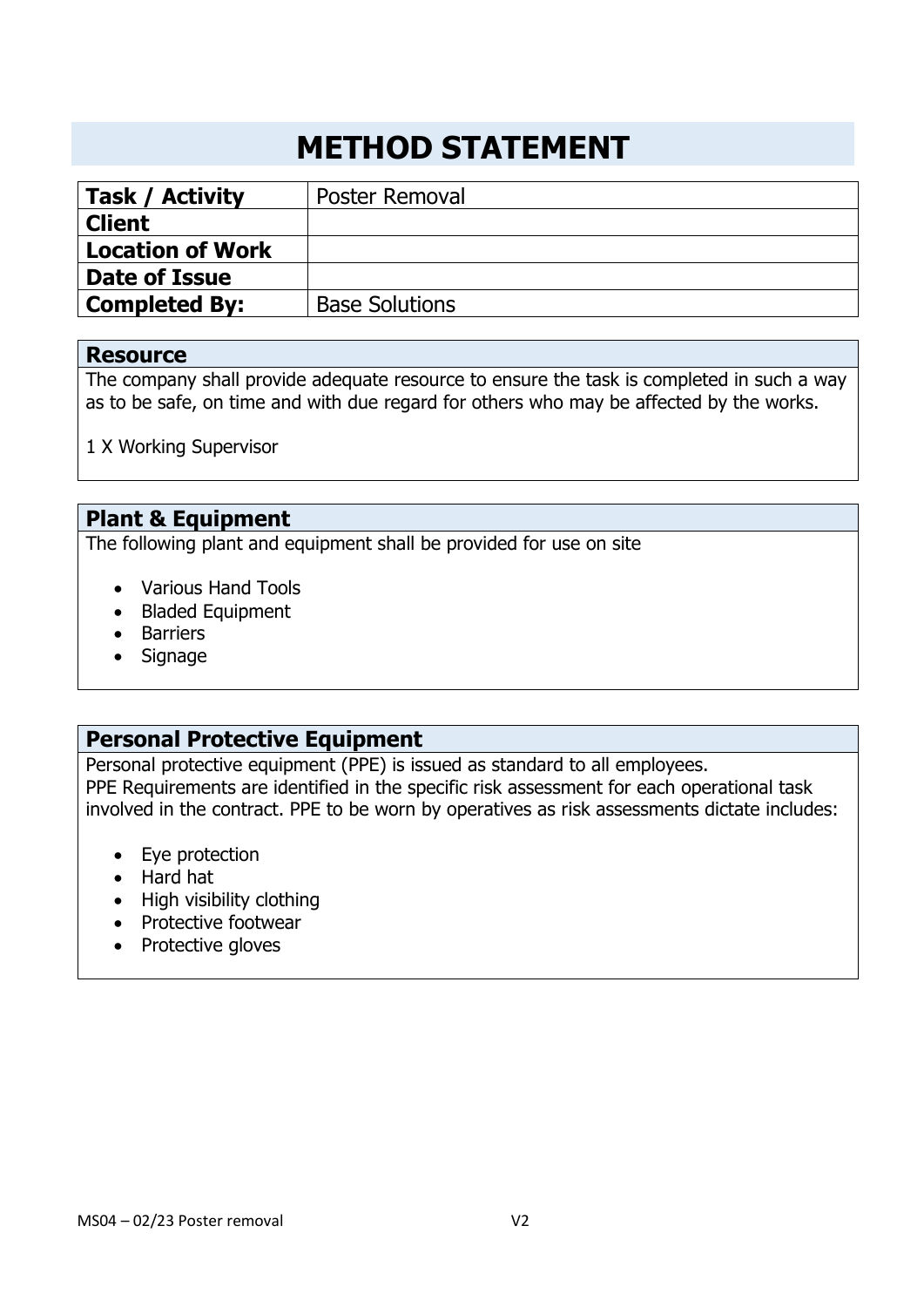### **Materials**

• Adhesive removal agent as per requirements

## **Site Set Up**

- The entire work areas shall be clearly identified.
- Safe access / egress routes shall be identified for emergency purposes.
- Barriers and signage erected as necessary

#### **Execution of Works**

- Attend site and park vehicle in safe location without causing an obstruction
- Erect barriers and signage as per site set up requirements
- Score posters using covered blade
- (method of removal may depend upon surface)
- Apply adhesive removal agent as necessary.
- Allow agent to penetrate for recommended time
- Perform test / proceed or allow additional time
- Remove posters with protective scrapers cleaning off adhesive agent and leave in a clear condition.
- Clear all debris into bags and remove
- Remove barriers and signage
- Check area and leave in a safe condition prior to hand over to client

#### **Risk Assessments**

The supervisor / team leader will be in possession of all task and site specific risk assessments for this project. He will have ensured that all members of the team have been either briefed on them or had the opportunity to read through them. The team are fully aware of the legal obligations placed upon them to comply in full with the control measures and strategies set down in all assessments and statements effecting their operations.

The client is requested upon the receipt of this method statement and prior to the arrival on site of the team, to inform all other contractors and operatives on site who will be in the vicinity of our operations.

#### **Emergency Issues**

Where practical, a minimum of a qualified one day appointed person (First Aid) will be available. The person will upon arrival at the site identify themselves to the site manager / agent. They will further familiarise themselves with the first aid procedures for the site.